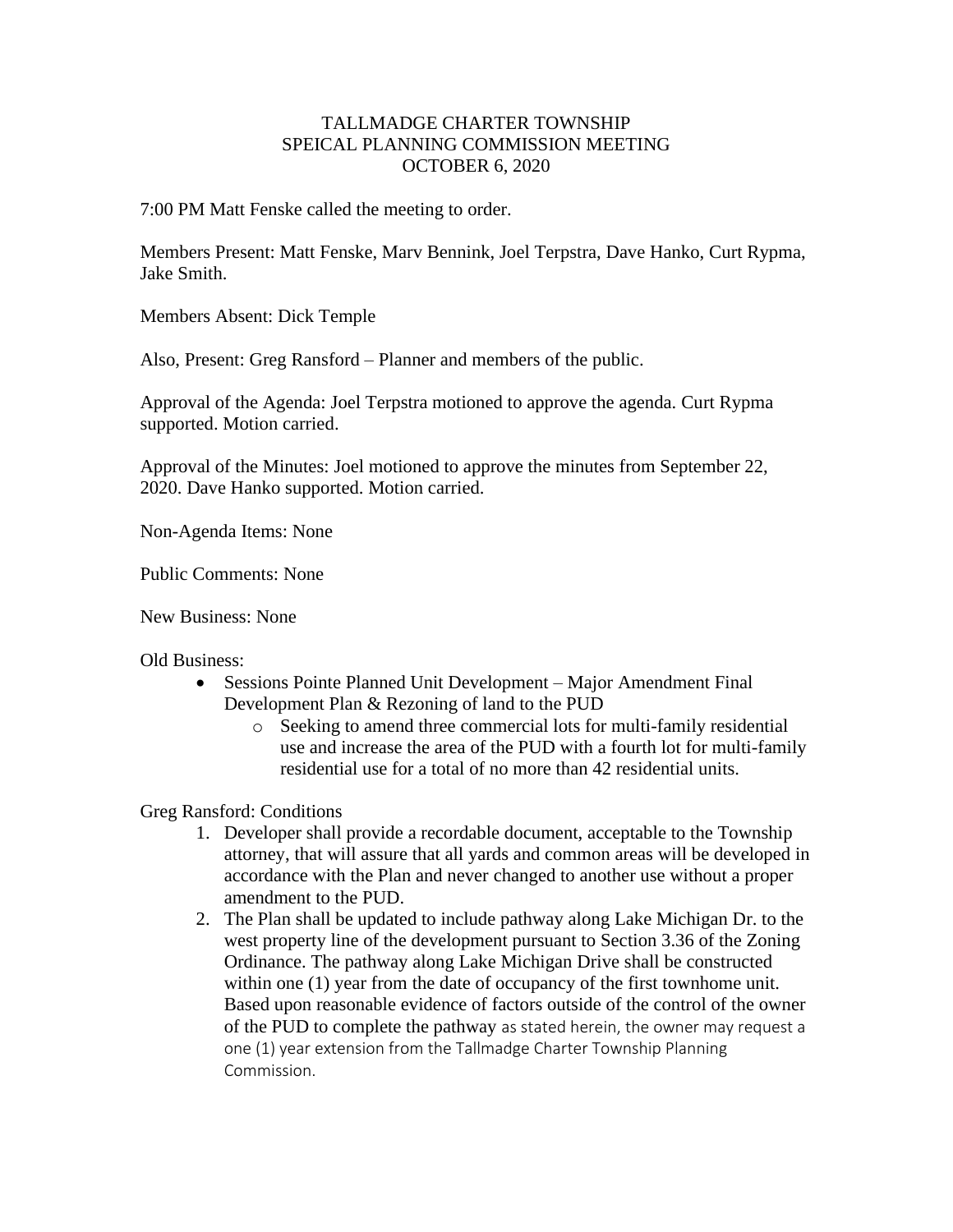- 3. The developer shall comply with all requirements of the Township engineer and in particular, ensure that the Township Engineer and the Ottawa County Water Resources Commissioner are satisfied with the stormwater drainage plans for the entirety of the original and amended PUD.
- 4. The developer shall comply with all requirements of the Township Fire Department consistent with applicable fire code.
- 5. All utilities within the multi-family development area installed by the applicant, including electric and cable, shall buried underground.
- 6. All off-street parking shall be constructed at the same time as the internal drive on which they are adjacent.
- 7. No parking shall occur on the internal drive or Sessions Pointe.
- 8. No more than 42 units shall be constructed.

9. All trees shown on the plan within Lots 2 and 7 shall remain on the site plan and shall be planted at the time a permit issued for any of the multi-family buildings and such planting shall be evidenced by an easement in a form acceptable to the Township attorney.

10. Each townhouse unit shall be used exclusively for residential occupancy, and no unit shall be used for any purpose other than that of a single-family residence or purposes incidental to single-family residential use. For this purpose, "singlefamily" means one person or a group of two (2) or more persons who live together as a single housekeeping unit having a demonstrable and recognizable permanent bond characteristic of a cohesive group of people, expressly not including any group of people such as a fraternity, sorority, club, college students, or other individuals where a common living arrangement is temporary. The Association shall maintain a list of the permitted occupants of each unit for purposes of verification compliance.

11. No existing wetland shall be disturbed without the issuance of applicable permits by the Michigan Department of Environment, Great Lakes and Energy (EGLE) or its successor.

12. The PUD shall use a single service provider for garbage, recycle, and yard waste removal.

13. All garbage cans and bins, recycle cans and bins, and yard waste cans and bins shall be stored inside except on the day of service pick-up and twelve (12) hours prior to the day of service pick-up.

14. The HOA shall require each unit owner to pay annual dues necessary for garbage, recycle, and yard waste removal.

15. Prior to the issuance of any buildings permit, proposed building elevations consistent with condition number 16 below must be submitted, for review and approval by the Tallmadge Charter Township Planning Commission.

16. All building elevations shall contain products identified within Section 11.06(a)2 and 11.06(a)3 of the Zoning Ordinance to achieve design that is consistent with the General Commercial Zoning District to serve as a blended transition from the commercial lots to the single-family residential dwellings, which includes but is not limited to face brick, wood, glass, stone, fluted cement, cut stone, split face block, scored architectural block, native field stone, cast stone, granite, marble, or ceramic tile, such materials subject to the review and